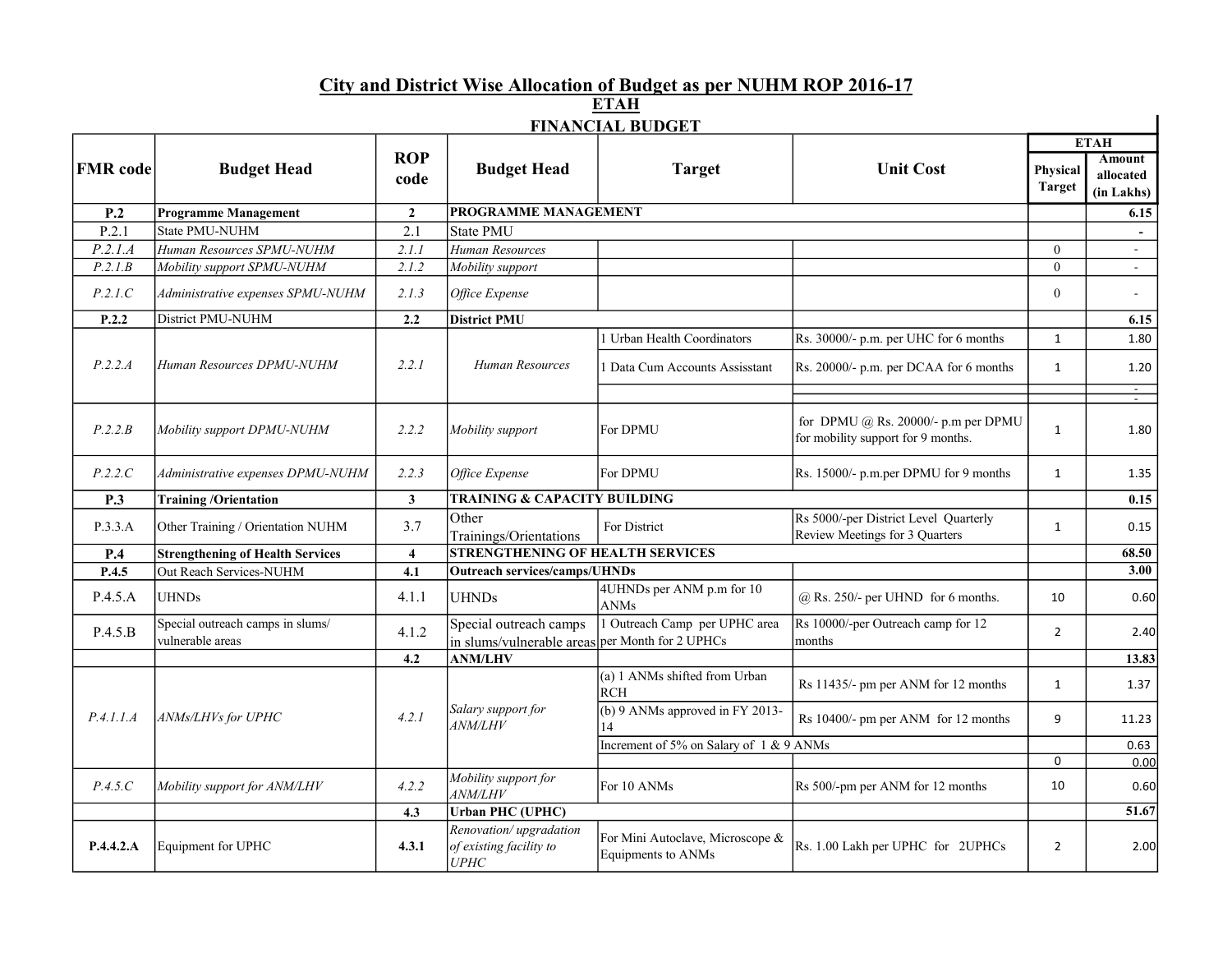## City and District Wise Allocation of Budget as per NUHM ROP 2016-17

| <b>FINANCIAL BUDGET</b> |                                                   |                    |                                                                                                |                                                                                                                                 |                                                                                        |                           |                                          |  |  |
|-------------------------|---------------------------------------------------|--------------------|------------------------------------------------------------------------------------------------|---------------------------------------------------------------------------------------------------------------------------------|----------------------------------------------------------------------------------------|---------------------------|------------------------------------------|--|--|
|                         | <b>Budget Head</b>                                |                    | <b>Budget Head</b>                                                                             | <b>Target</b>                                                                                                                   | <b>Unit Cost</b>                                                                       | <b>ETAH</b>               |                                          |  |  |
| <b>FMR</b> code         |                                                   | <b>ROP</b><br>code |                                                                                                |                                                                                                                                 |                                                                                        | Physical<br><b>Target</b> | <b>Amount</b><br>allocated<br>(in Lakhs) |  |  |
| P.4.2.1.A               | UPHC-NC                                           | 4.3.2              | <b>Building of new UPHC</b>                                                                    |                                                                                                                                 |                                                                                        |                           |                                          |  |  |
|                         |                                                   | 4.3.3              |                                                                                                | Operation cost support for running UPHC (other than untied grants and medicines & consumables)                                  |                                                                                        |                           | 36.17                                    |  |  |
|                         |                                                   | 4.3.3.1            | Human Resource                                                                                 |                                                                                                                                 |                                                                                        |                           | 30.89                                    |  |  |
| P.4.1.3.1.4             | MO at UPHC Full-time                              |                    | MO salarv                                                                                      | (a) 1 Fulltime MOs shifted from<br>Urban RCH                                                                                    | Rs 41600/-p.m. Per MO for 12 months                                                    | $\mathbf{1}$              | 4.99                                     |  |  |
|                         |                                                   |                    |                                                                                                | (b) 1 Fulltime MOs approved in<br>2013-14&2014-15                                                                               | Rs 37800/month/MO for 12 months                                                        | $\overline{1}$            | 4.54                                     |  |  |
|                         |                                                   | 4, 3, 3, 1, 1      |                                                                                                | Increment of 5% on Salary of 1& 1 Mos                                                                                           |                                                                                        |                           | 0.48                                     |  |  |
|                         |                                                   |                    |                                                                                                | (d) 2 Parttime MO                                                                                                               | Rs 21600/-p.m. Per MO for 12 months                                                    | 2                         | 5.18                                     |  |  |
|                         | $P.4.1.3.1.B$ MO at UPHC Part-time                |                    |                                                                                                | Increment of 5% on Salary of 2 Mos                                                                                              |                                                                                        |                           | 0.26                                     |  |  |
|                         |                                                   |                    |                                                                                                |                                                                                                                                 |                                                                                        |                           |                                          |  |  |
|                         | Staff nurse for UPHC                              |                    | Salary of paramedical&<br>nursing staff (Staff<br>Nurse/Lab<br>Technician/Pharmcist/Oth<br>er) | (a) 1 Staff Nurses shifted from<br>Urban RCH                                                                                    | Rs 19060/-pm per SN for 12 months                                                      | $\mathbf{1}$              | 2.29                                     |  |  |
| P.4.1.2.A               |                                                   |                    |                                                                                                | (b) 2 Staff Nurses (2 SNs per<br>UPHC for 1 New UPHC)                                                                           | Rs 17325/-pm per SN for 12 months                                                      | $\overline{2}$            | 4.16                                     |  |  |
|                         |                                                   |                    |                                                                                                | Increment of 5% on Salary of 1 & 2 SNs                                                                                          |                                                                                        |                           | 0.32                                     |  |  |
|                         | Pharmacists at UPHC                               |                    |                                                                                                |                                                                                                                                 |                                                                                        |                           |                                          |  |  |
| P.4.1.6.4               |                                                   | 4, 3, 3, 1, 2      |                                                                                                | (d) 2 Pharmacist                                                                                                                | Rs 17325/-pm per Pharmacist for 12<br>months                                           | $\overline{2}$            | 4.16                                     |  |  |
|                         |                                                   |                    |                                                                                                | Increment of 5% on Salary of 2 Pharmacist                                                                                       |                                                                                        |                           | 0.21                                     |  |  |
| P.4.1.5.A               | Lab Technicians at UPHC                           |                    |                                                                                                | (f) 2 Lab Technician                                                                                                            | Rs12400 /-pm per Lab Technician for 12<br>months                                       | $\overline{2}$            | 2.98                                     |  |  |
|                         |                                                   |                    |                                                                                                | Increment of 5% on Salary of 2 LTs                                                                                              |                                                                                        |                           | 0.15                                     |  |  |
|                         |                                                   |                    |                                                                                                |                                                                                                                                 |                                                                                        |                           | 0.00                                     |  |  |
| P.4.1.10.A              | Other Support staff-NUHM                          | 4.3.3.1.3          | Salary of support staff (non<br>clinical staff)                                                | Lumpsum amount approved for<br>outsourcing supportservices .Budget<br>for 6 months allocated as per<br>approval from last year. | Rs 5717/- p.m. per Sweeper cum<br>Chowkidarfor 1 Sweeper cum Chowkidar<br>for 6 months | 1                         | 0.34                                     |  |  |
|                         |                                                   |                    |                                                                                                |                                                                                                                                 | Rs 14000/-pm per UPHC for support staff<br>for 6 months                                | $\mathbf{1}$              | 0.84                                     |  |  |
| P.4.2.3.B               | Operational Expenses of UPHCs<br>(excluding rent) | 4.3.3.2            | Office Expenses                                                                                | $(a)$ 2 UPHCs                                                                                                                   | Rs 7000/-pm per UPHC for 12 months                                                     | $\overline{2}$            | 1.68                                     |  |  |
| P.4.2.3.A               | Rent for UPHC                                     |                    | Others (e.g. hiring of<br>premises/mobile PHC)                                                 | For 2 rented building                                                                                                           | Rs 15000/-pm per UPHC for 2UPHCs for 6<br>months                                       | $\overline{2}$            | 1.80                                     |  |  |
|                         |                                                   | 4.3.3.3            |                                                                                                | For 2 rented building                                                                                                           | Rs 15000/-pm per UPHC for 2UPHCs for 6<br>months                                       | 2                         | 1.80                                     |  |  |